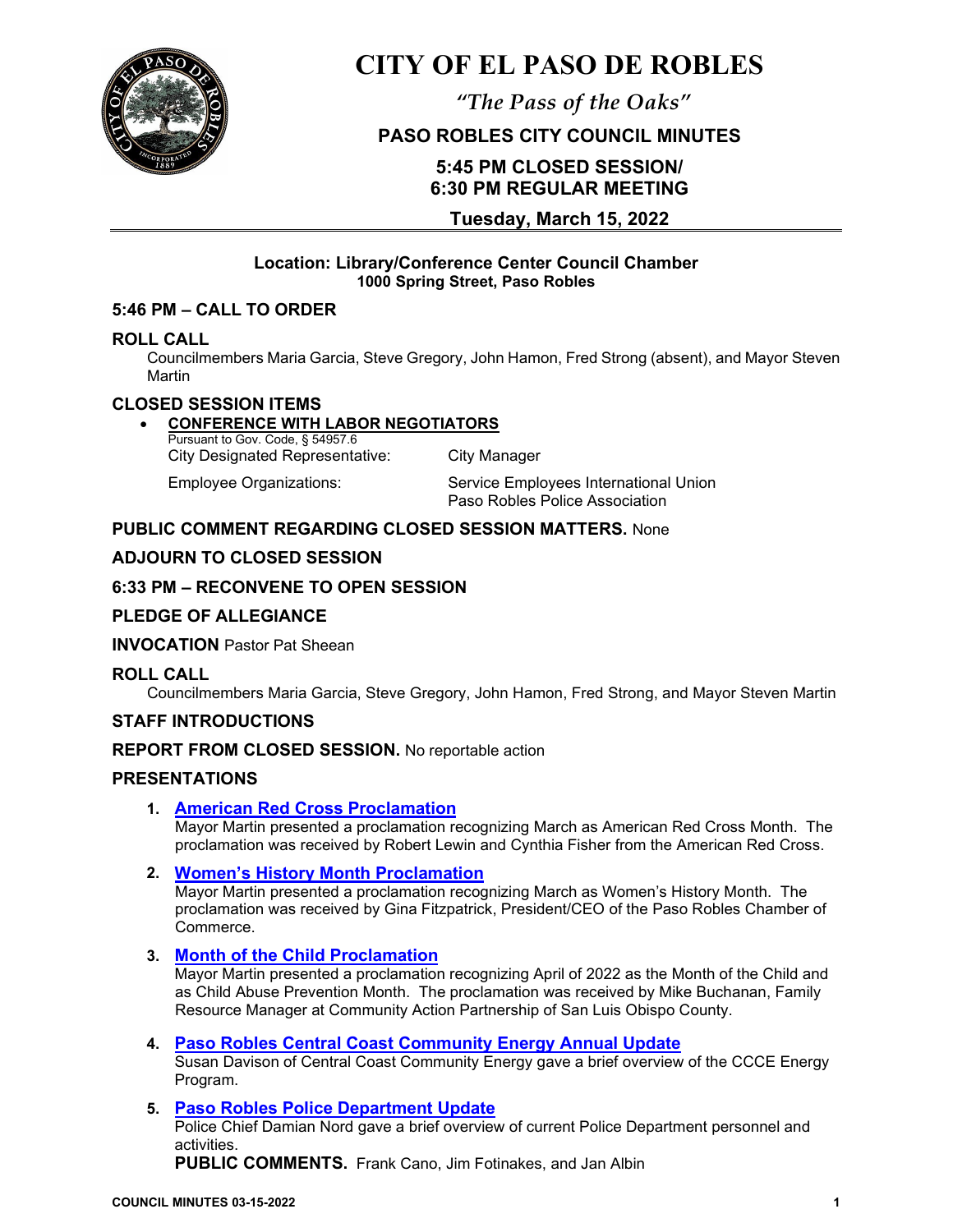#### **6. [Caltrans Quarterly Report and Transportation Update](https://www.prcity.com/DocumentCenter/View/33319/March-15-2022-City-Council-Agenda-Item-06-PDF)**

Community Development Director Warren Frace gave an update on transportation plans throughout the City and Gus Khuri, President of Khouri Consulting shared a quarterly report on Caltrans activities related to the City.

**PUBLIC COMMENTS.** Dale Gustin

**GENERAL PUBLIC COMMENTS.** Joe Kuntze and Patty Smith

#### **AGENDA ITEMS TO BE DEFERRED.** None

#### **CONSENT CALENDAR**

- **7. [Approval of City Council Meeting Minutes from 02/26/2022](https://www.prcity.com/DocumentCenter/View/33320/March-15-2022-City-Council-Agenda-Item-07-PDF) and 03/01/2022**
- **8. Receipt [of Warrant Register](https://www.prcity.com/DocumentCenter/View/33321/March-15-2022-City-Council-Agenda-Item-08-PDF)**
- **9. [Receipt of Advisory Body Minutes](https://www.prcity.com/DocumentCenter/View/33305/March-15-2022-City-Council-Agenda-Item-09-PDF)** Library Board – 02/10/2022
- **10. [Reaffirmation of Resolution 21-147 Approving Remote and/or Hybrid Remote and](https://www.prcity.com/DocumentCenter/View/33306/March-15-2022-City-Council-Agenda-Item-10-PDF)  [In-Person Public Meetings Citywide as Needed Pursuant to Assembly Bill 361](https://www.prcity.com/DocumentCenter/View/33306/March-15-2022-City-Council-Agenda-Item-10-PDF)**
- **11. Approval of Resolution 22-025 [Awarding Contract for Open Space Weed](https://www.prcity.com/DocumentCenter/View/33307/March-15-2022-City-Council-Agenda-Item-11-PDF)  [Abatement to Sustainable Mitigation](https://www.prcity.com/DocumentCenter/View/33307/March-15-2022-City-Council-Agenda-Item-11-PDF)**
- **12. [Approval of Juneteenth Celebration –](https://www.prcity.com/DocumentCenter/View/33308/March-15-2022-City-Council-Agenda-Item-12-PDF) New City Park Event**
- **13. Approval of Resolution 22-026 Awarding [Contracts for the Golden Hill and Union](https://www.prcity.com/DocumentCenter/View/33309/March-15-2022-City-Council-Agenda-Item-13-PDF)  [Road Intersection Improvements and Authorize PG&E to Install Streetlighting](https://www.prcity.com/DocumentCenter/View/33309/March-15-2022-City-Council-Agenda-Item-13-PDF)**

**PUBLIC COMMENTS.** None **CONSENT CALENDAR ROLL CALL VOTE:** Motioned by Councilmember Gregory, seconded by Councilmember Garcia, and passed 4-0 (Strong absent) to approve items 7-13. **AYES:** Gregory, Garcia, Hamon, Martin **ABSENT:** Strong

**REPORT ON ITEMS APPROVED ON CONSENT** City Manager Ty Lewis provided a brief explanation of the items approved on the consent agenda.

#### **PUBLIC HEARINGS**

None

## **DISCUSSION ITEMS**

### **14. [Funding Request: El Camino Homeless Organization](https://www.prcity.com/DocumentCenter/View/33310/March-15-2022-City-Council-Agenda-Item-14-PDF)**

**PUBLIC COMMENTS.** Jim Cogan, Dale Gustin, John Peschong, Jim Fotinakes, Rogan Thomquist, David Crabtree, Matthew Navarette, Dr. Kenney, Floyd Butterfield, Elise Becerra, Gina Fitzpatrick, Joe Kuntze, Ken Trigueiro, and Patty Smith.

**ROLL CALL VOTE:** Motioned by Councilmember Gregory, seconded by Councilmember Hamon, and passed 4-0 (Strong absent) to form an ad hoc committee comprised of two City Council members and key community stakeholders and facilitated by City staff to review and amend the existing MOU between ECHO and the City and to consider bridge gap funding options to be brought back to the May 17, 2022 City Council meeting.

**AYES:** Gregory, Hamon, Garcia, Martin **ABSENT:** Strong

**15. [Approval of Regional Memorandum of Understanding: King City, et al](https://www.prcity.com/DocumentCenter/View/33311/March-15-2022-City-Council-Agenda-Item-15-PDF)**

#### **PUBLIC COMMENTS.** None

**ROLL CALL VOTE:** Motioned by Councilmember Gregory, seconded by Councilmember Garcia, and passed 4-0 (Strong absent) to authorize the Mayor to enter into a Memorandum of Understanding by and between Fort Hunter Liggett (FHL), Camp Roberts (CR), Camp SLO (CSLO), the City of Paso Robles, and the City of King to form a partnership to strengthen relations between military installations and local governments.

**AYES:** Gregory, Garcia, Hamon, Martin

**ABSENT:** Strong